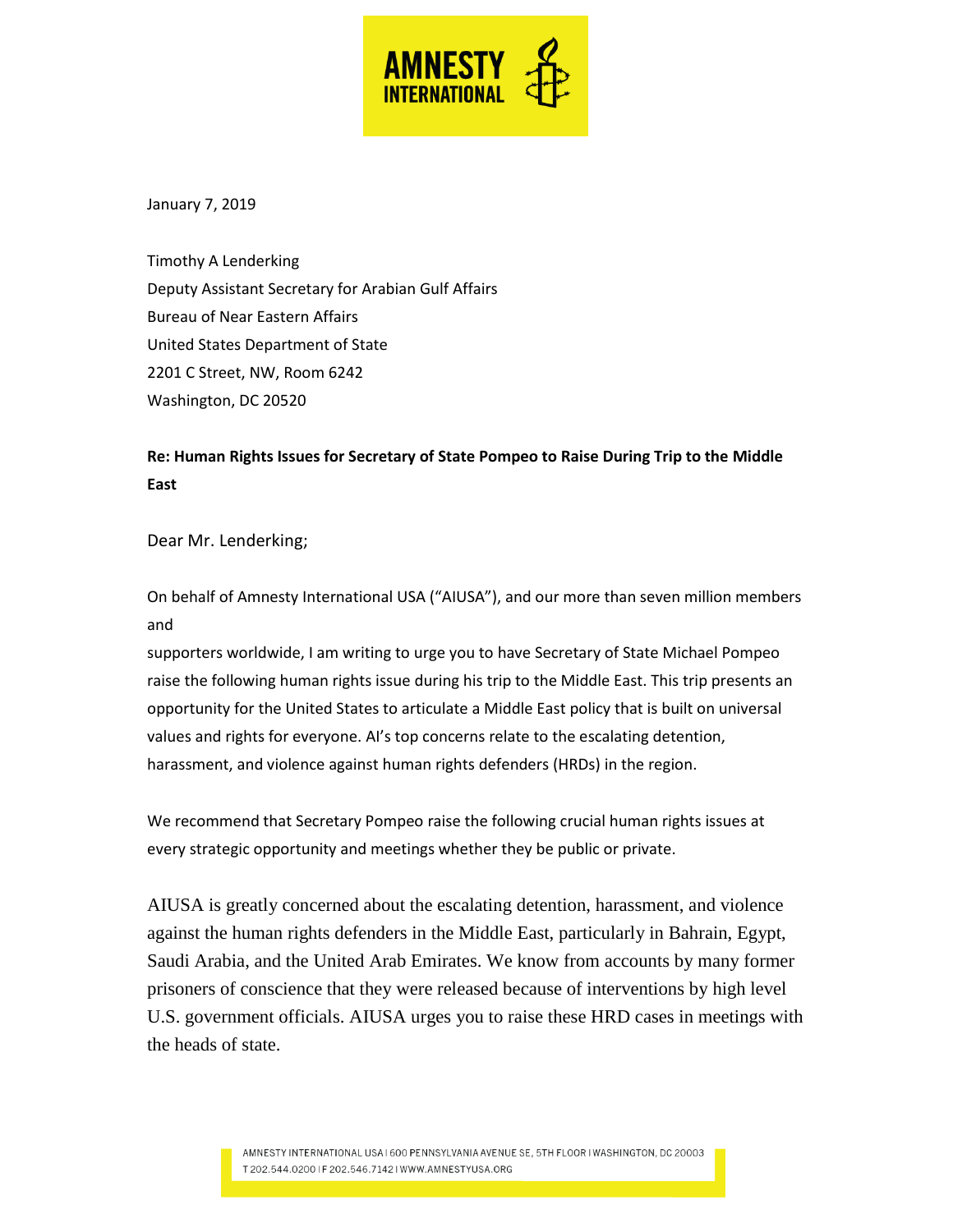AIUSA is calling for the following human rights defenders to be immediately and unconditionally released in accordance with international human rights law. In addition, authorities should drop all politically-motivated criminal charges and halt the violence and harassment against the HRDs.

#### **Bahrain:**

**Nabeel Rajab** is a prominent human rights defender in Bahrain and is the President of the NGO Bahrain Centre for Human Rights (BCHR). He has been repeatedly targeted for his human rights work and has been in and out of prison since 2012 and on a travel ban since November 2014. Nabeel has been in detention since his arrest on June 13, 2016 and put on trial for posting and re-posting peaceful comments on Twitter regarding the conflict in Yemen and torture in Jaw prison in March 2015. On [December 31, 2018,](https://www.amnesty.org/en/latest/news/2018/12/bahrain-five-year-prison-sentence-over-tweets-upheld-for-nabeel-rajab/) Bahrain's Court of Cassation upheld Nabeel Rajab's conviction and five-year prison sentence.

## **Egypt:**

**Amal Fathy** is an Egyptian women human rights defender who, was detained on May 11, 2018 for posting a video on Facebook in which she shared her experience of sexual harassment and criticized the government over its failure to address the issue. Amal had been in pre-trial detention until December 27, 2018 when she was released on probation but three days later, on [December 30, 2018,](https://www.amnesty.org/en/latest/news/2018/12/egypt-prison-term-for-human-rights-defender-who-spoke-out-about-sexual-harassment-an-outrageous-injustice/) an Egyptian court upheld her two-year prison sentence. Amal Fathy's husband is Mohamed Lotfy, a former Amnesty International researcher and the current director of the Egyptian Commission for Rights and Freedoms, an Egyptian human rights NGO.

**Hanan Badr el-Din** is a [human rights defender](https://www.amnesty.org/download/Documents/MDE1270192017ENGLISH.pdf) from Egypt and is the co-founder of the Families of the Forcibly Disappeared Association. She started her activism following the enforced disappearance of her husband Khalid Ezz el-Din on July 27, 2013. Hanan was detained on May 6, 2017 at Qanatar prison, north of Cairo, when visiting an individual who had been forcibly disappeared in order to find out more about her

AMNESTY INTERNATIONAL USA I 600 PENNSYLVANIA AVENUE SE, 5TH FLOOR I WASHINGTON, DC 20003 T 202.544.02001F 202.546.71421WWW.AMNESTYUSA.ORG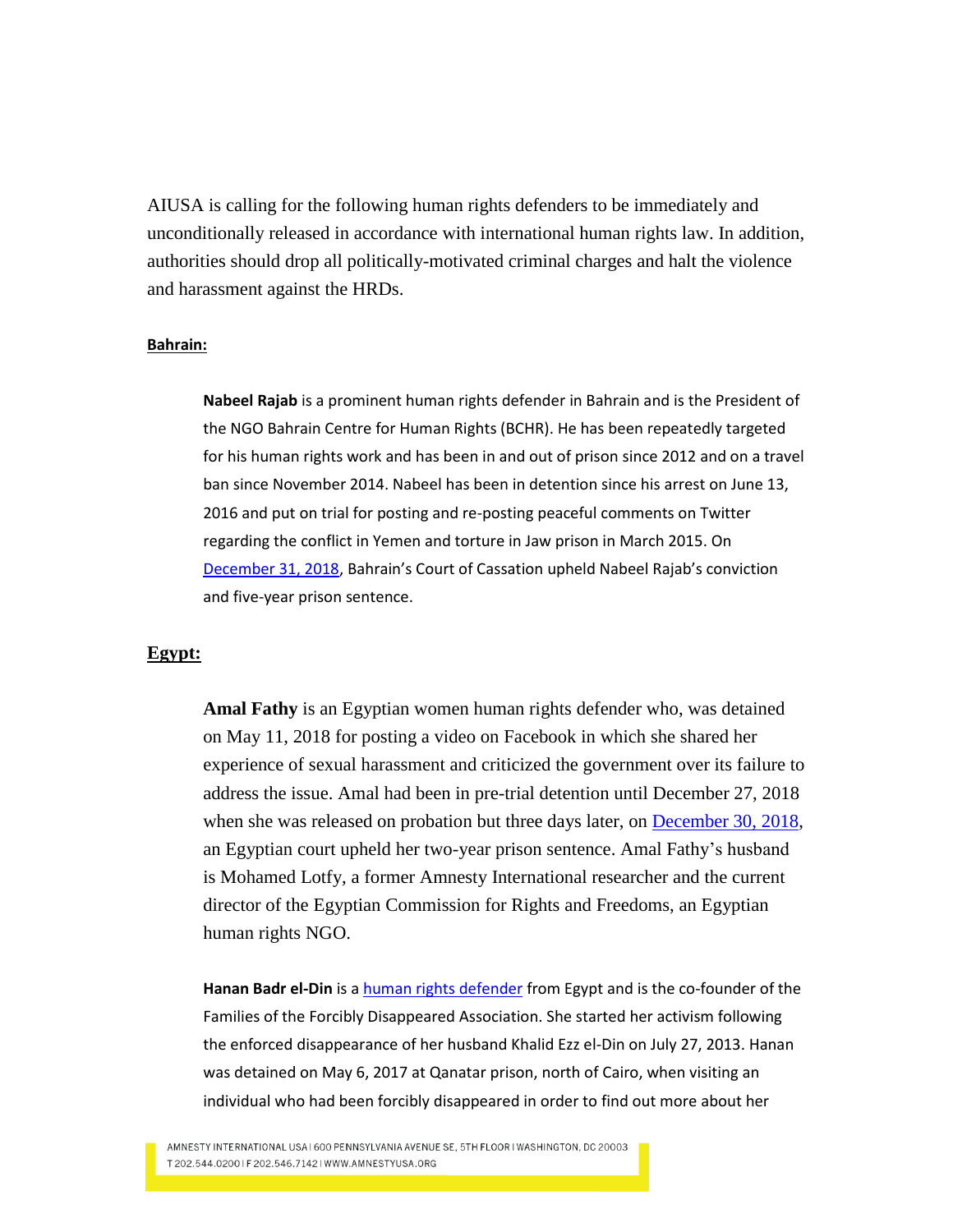husband's fate and whereabouts. She suffers from a serious genetic disorder and her health is rapidly deteriorating.

## **Saudi Arabia:**

At least twelve [Saudi human rights defenders,](https://www.amnesty.org/en/latest/news/2018/11/saudi-arabia-reports-of-torture-and-sexual-harassment-of-detained-activists/) most of them women, have been arbitrarily detained without charge since May 2018 in Dhahban Prison. They have reportedly faced sexual harassment, torture, and other forms of illtreatment during interrogation. They were repeatedly tortured by electrocution and flogging, leaving some unable to walk or stand properly. In one reported instance, one of the activists was made to hang from the ceiling, and according to another testimony, one of the detained women was reportedly subjected to sexual harassment, by interrogators wearing face masks. These WHRDs may face trial before a counterterrorism court and up to 20 years in prison for their human rights activism. Some of the most prominent HRDs being detained are Loujain al-Hathloul, Nassima al-Sada, Iman al-Nafjan, Aziza al-Yousef, Mohammad al-Bajadi, and Samar Badawi. Samar Badawi was a recipient of the State Department's International Women of Courage Award in 2012 and she is also the sister of prisoner of conscience Raif Badawi (see below). All these human rights defender must be released immediately and unconditionally, and any human rights abuses committed against them, be properly and impartially investigated, and hold those responsible accountable.

**Raif Badawi** is a Saudi Arabian blogger who founded an online forum for political and social debate, called "Saudi Arabian Liberals." He was arrested on June 17, 2012 and has been detained since then in a prison in Jeddah. He was charged with violating Saudi Arabia's information technology law and insulting Islamic religious figures. Raif wa[s sentenced](https://www.amnesty.org.uk/blogs/ether/raif-badawi-five-years-prisoner) to 1,000 lashes and 10 years in prison, and received his first 50 lashes on January 9, 2015. Amnesty considers Raif a prisoner of conscience and is seeking his immediate and unconditional release.

**Waleed Abu al-Khiri** is a human rights lawyer in Saudi Arabia serving a 15-year sentence solely for his [peaceful activism.](https://www.amnesty.org/en/latest/news/2014/04/saudi-arabia-waleed-abu-al-khair/) Waleed has endured years of harassment

AMNESTY INTERNATIONAL USA I 600 PENNSYLVANIA AVENUE SE, 5TH FLOOR I WASHINGTON, DC 20003 T 202.544.02001F 202.546.71421 WWW.AMNESTYUSA.ORG